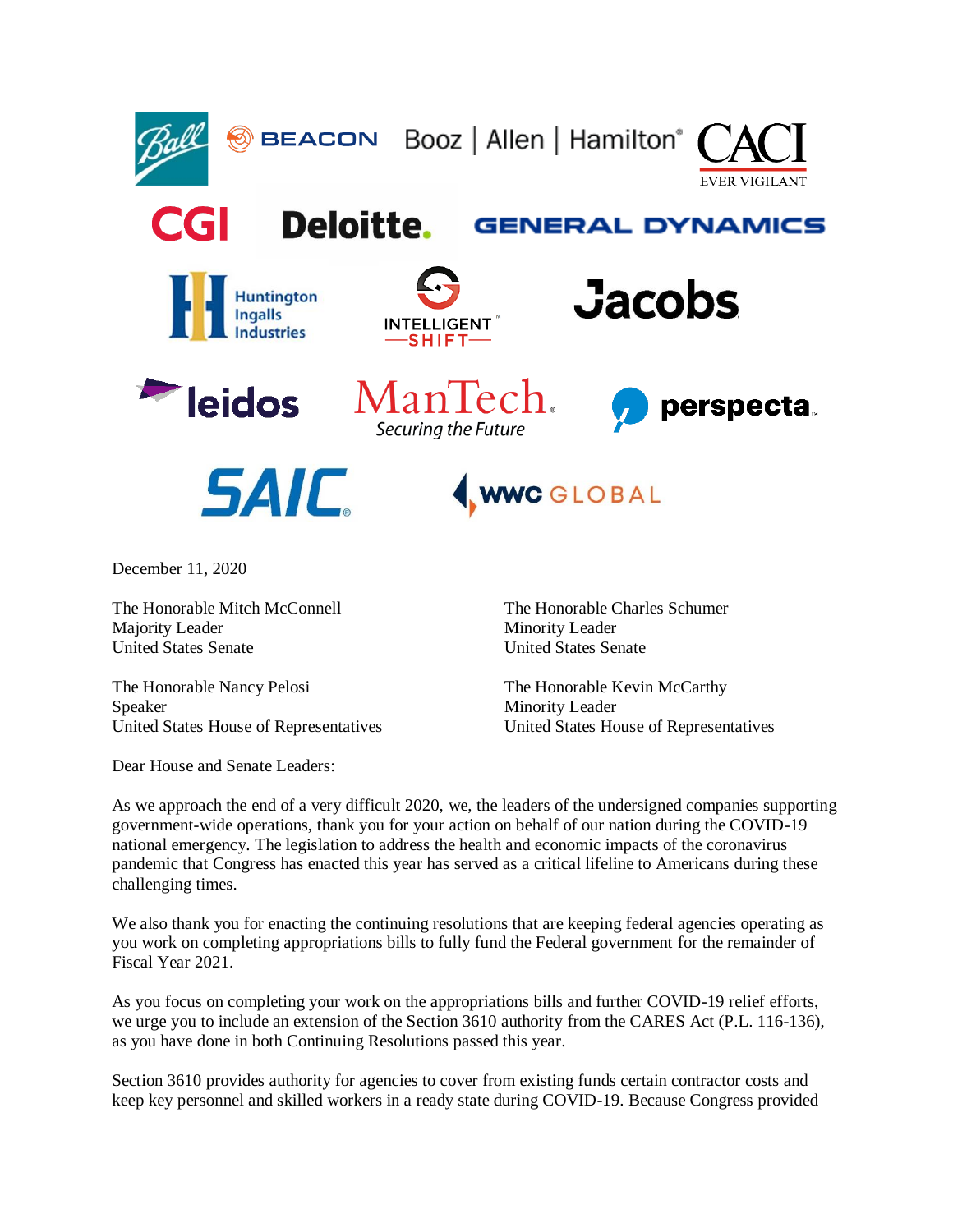this authority in the CARES Act in March, we have been able to maintain thousands of critical employees who would be difficult to replace within the industrial base. This has been particularly crucial to many small businesses who cannot afford to keep their employees afloat when unable to access federal facilities. Extending these authorities, which are used by many federal agencies to maintain the capabilities and workforce necessary to meet mission needs and protect our national security and other vital programs, does not require any additional appropriation of funds.

Our companies support U.S. Government operations across the country in all fifty states and around the world, where access to facilities and remote work options continue to face uncertainties and frequent changes. As COVID-19 rates hit record levels that were unanticipated not only when the CARES Act was enacted but just weeks ago, agencies are shifting work plans, reducing hours, and taking other steps to ensure the health and safety of the workforce.

Therefore, on behalf of the tens of thousands of employees across the nation who are dedicated to supporting government operations, we urge you to include in any FY21 regular or supplemental appropriations bill, or any other available bill, a further government-wide extension of Section 3610 through September 30, 2021, the end of the fiscal year. As the attached letter indicates, there is widespread support across the industrial base to extend 3610 authorities, which will provide critical coverage during these difficult times.

Thank you for your attention to this important issue. We look forward to continuing to work with you on this matter.

Yours respectfully,

Michael Canning Government & Public Services Practice Leader Vice Chairman, Principal Deloitte Consulting LLP

MDeFele

Mike Defede Co-founder Intelligent Shift

Trinottay 1. Huele

Tim Hurlebaus President CGI Federal

Mac Curtis

Mac Curtis Chairman & CEO Perspecta

Steve Demetriou Chair & CEO Jacobs

melkeone

Nazzic Keene Chief Executive Officer SAIC